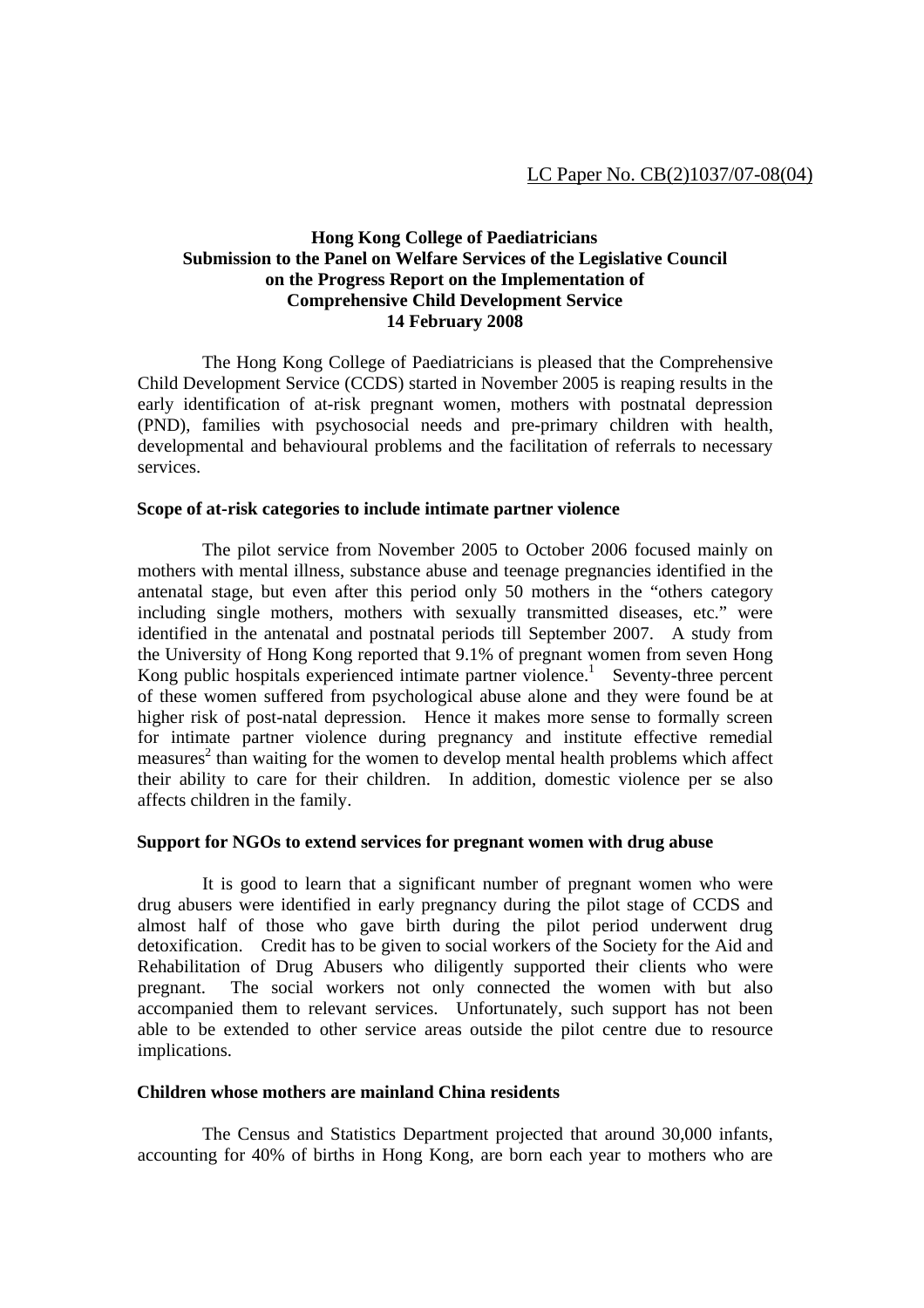mainland China residents. The fathers are also mainland China residents in twothirds of these births. Many of these children are not cared for in Hong Kong during the first year of life but the majority progressively return to Hong Kong before the age of six years.3 Their mothers often could not benefit from the CCDS in the antenatal period as their delivery package only included the first antenatal visit. In the postnatal period it is difficult to detect PND in mothers who returned to mainland China as soon as their infants obtained their birth certificates a week or two after delivery. Although it is said that 90% of children born in Hong Kong are registered in Maternal and Child Health Centres (MCHCs), the parents may not be the ones that accompany their children to the MCHCs to be taught parenting skills. We do not see concrete plans that address these problems.

#### **Non-acceptance of recommended referrals**

 It is noted that of the families identified to have psychosocial needs and recommended for referrals to Integrated Family Service Centres (IFSCs) / Integrated Services Centres (IFCs) one in three declined the referral. For families who do not see the need or are hard to reach, an one-stop service is a great attraction. This is probably the reason that the CCDS psychiatric nurse is stationed in the MCHCs and psychiatrists have also started providing consultations at MCHCs. It is about time that resources are allocated so that social workers can also be stationed in MCHCs on sessional basis if not at all times. Other components that could support CCDS to reach the hard to reach are a better use of community nurses and home visitation services.

### **Communication between health, hospital and social sectors**

 One of the prime reasons for having CCDS is to improve communication between different service providers. Yet two and a half years after the pilot project started, such a system is still not in place. The e-bulletin board planned is only to be piloted in one district in 2009-10. Currently especially with referrals to IFSCs / ISCs, there is only an acknowledgment of the receipt of the referral form. Without special effort, it is difficult to know how the concerns for which the referrals were initiated were addressed nor the progress of interventions. Manual tracking of clients wastes much professional time that could be better used in direct client contact. It is hoped that the computer system being developed in MCHCs on client information could also link up with that of the Hospital Authority in these days when sharing of e-patient records between health care providers are encouraged. The aim should be to provide our professionals with the necessary technological support at the earliest.

#### **Extension of CCDS to the whole of Hong Kong within the coming two years**

 Overall our College welcomes the establishment of CCDS. We would like to see progress in terms of not only output but also outcome so that deficiencies could be rectified should the outcome fall short of expectation. Yet since it is over two years from the start of the pilot project, while the service is being fine-tuned, there are enough indications that the service is in the right direction. There should be adequate experience accumulated to plan for the extension of CCDS to all districts in Hong